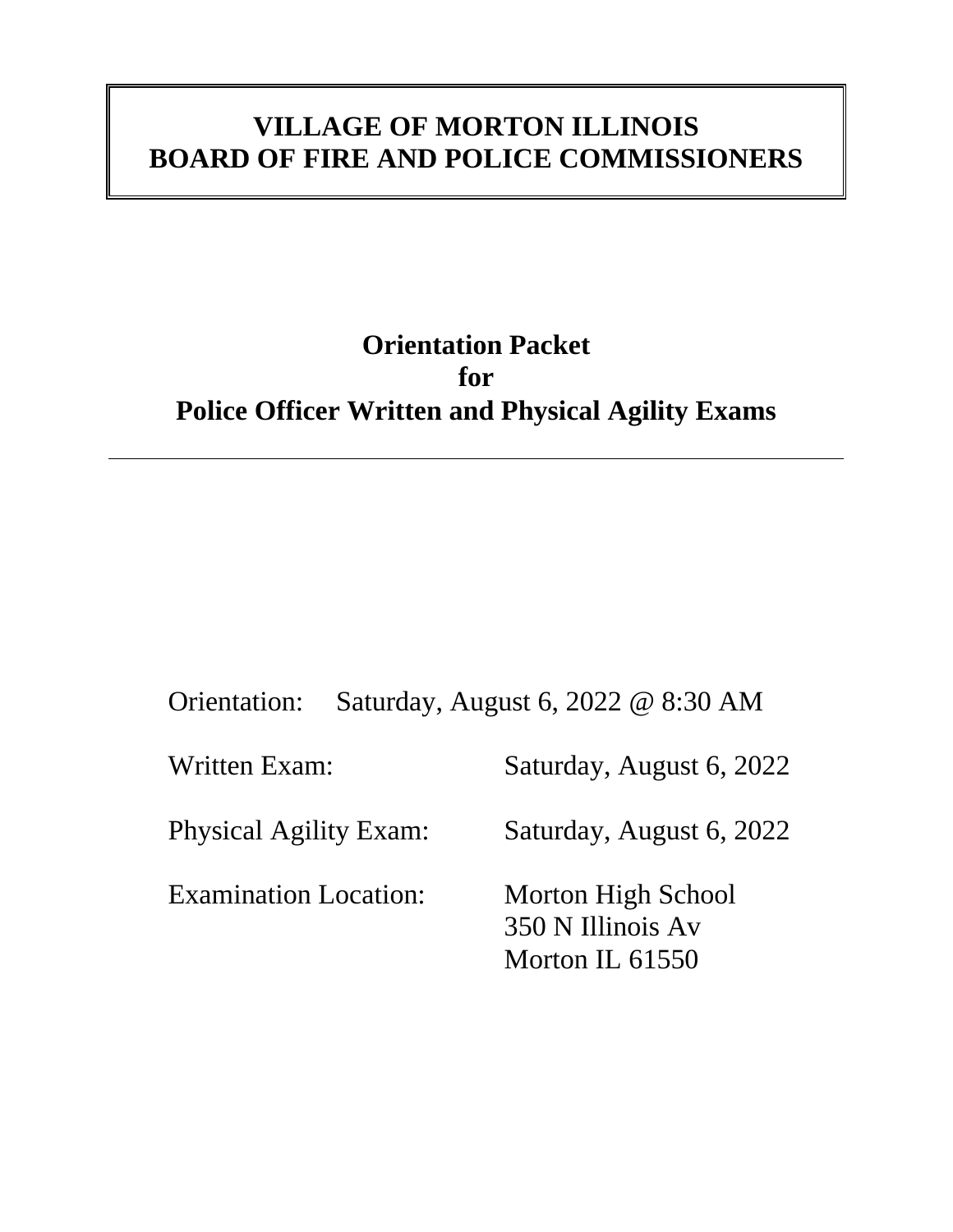# **BACKGROUND DATA SHEET INSTRUCTIONS**

The Village of Morton Board of Fire and Police Commissioners thanks you for your interest in testing for a law enforcement officer position. It will be necessary for you to complete the enclosed Background Data Sheet (the last sheet of this packet) and return it to the Morton Police Department, 375 W. Birchwood St, Morton, IL 61550 no later than August 3, 2022 at 4:00 p.m. Applications received after that date will not be accepted, and individuals whose applications are received after that date will not be allowed to participate in the testing process.

For you to be eligible to participate in the examination process, you must fully complete and return the enclosed Background Data Sheet. Please complete each question with the appropriate information. If a question or request for information does not apply to you, please print Not Applicable, or N/A, in the appropriate space. You must attach a copy of your driver's license to your Background Data Sheet at, or prior to, the time you return it to the Morton Police Department.

## **SECTION 1 ORIENTATION**

Immediately prior to the Written Examination, an orientation session will be held by the Board of Fire and Police Commissioners. Your attendance at the orientation session is required for you to participate in the testing process. You should plan on arriving at the testing location no later than 8:30 a.m. in order to participate in the orientation session.

## **SECTION 2 WRITTEN EXAMINATION**

Immediately following the Orientation Session, the Board of Fire and Police Commissioners will administer the Written Examination. The Written Examination of applicants is the first formal phase of the testing process. You will be required to present a valid driver's license, or other acceptable photo identification, to the testing representative.

**Failure to bring your valid driver's license will result in you being ineligible to participate in the testing process.**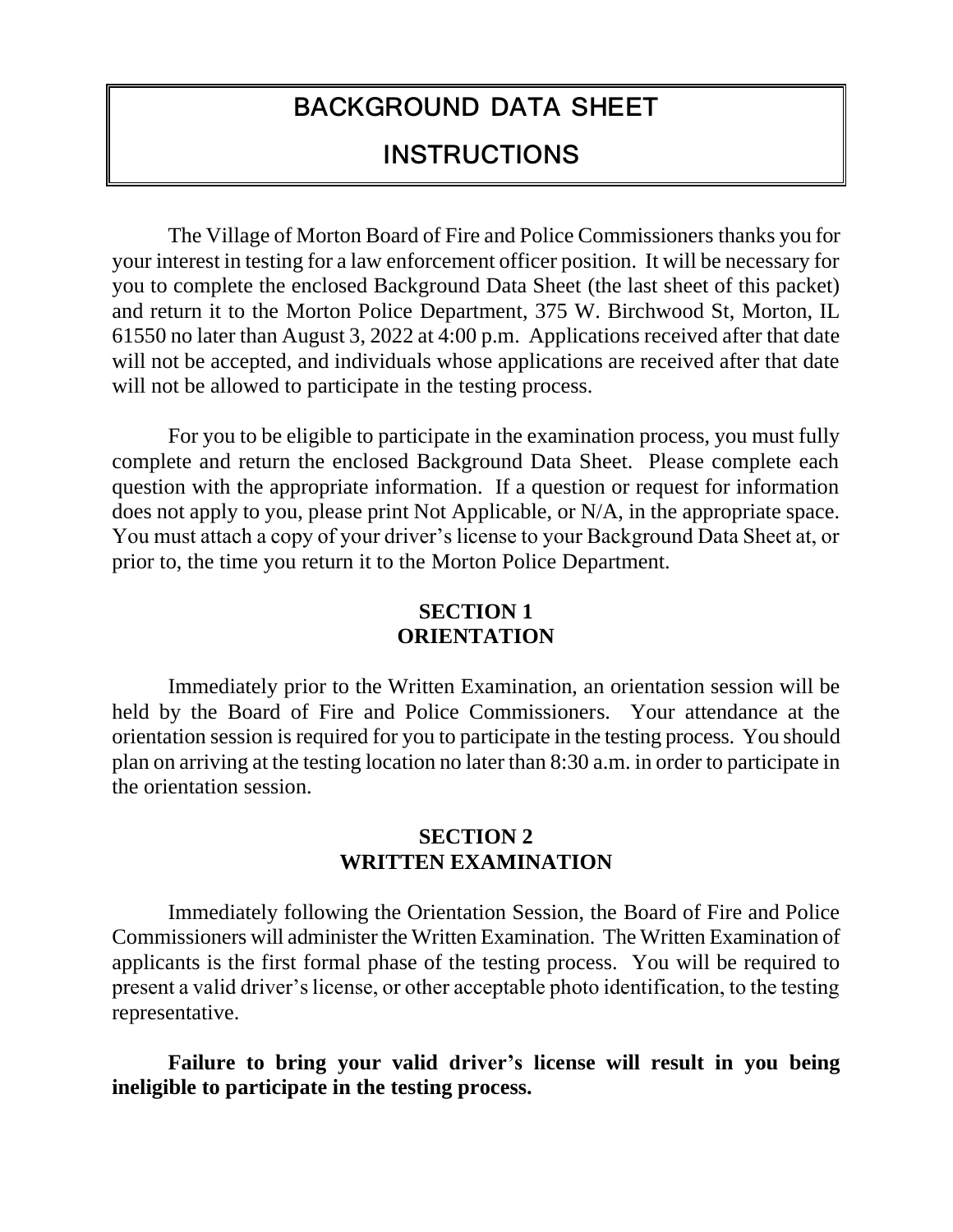The Police Officer Series Exam will be administered during this phase of the testing process. This Exam covers abilities and skills, it must be completed within the applicable time limit.

## **SECTION 3 PHYSICAL AGILITY TEST**

Immediately following the Written Examination, the Board of Fire and Police Commissioners will administer the Physical Agility Test. The Physical Agility Test of applicants is the second formal phase of the testing process. The Physical Agility Test is designed to measure a candidate's ability to perform those tasks required by police officers daily. The attached description of the Physical Agility Test is designed to familiarize you with the physical agility events and provide you with some training to help you prepare for the test. The suggestions provided are not exhaustive. You are encouraged to engage in whatever additional preparation strategies you believe will enhance your chances of performing effectively on the test and on the job.

Because of the very nature of the Physical Agility Test, **you will be required to bring with you to the Test a Doctor's Certification that you can participate**. A form of a Doctor's Certification is attached for your use. Prior to participating in the Physical Agility Test, you will also be required to read and sign a Release of Liability. If you do not sign the Release, you will not be allowed to participate in the Physical Ability Test.

## **SECTION 4 SPECIAL NOTICE TO CANDIDATES**

Due to the legal requirements within which the Board of Fire and Police Commissioners must operate, no exceptions to any rules will be granted. You must attend each test cycle phase (orientation, written examination, and physical agility test) at the date, time and place specified.

If you fail to successfully complete any of the test cycle phases, you will be eliminated from further participation in this testing cycle.

## **SECTION 5 AMERICANS WITH DISABILITIES ACT**

Under the Americans with Disabilities Act (ADA), reasonable accommodation must be provided in the job application process to provide a qualified applicant with an equal opportunity to be considered for a job. The Board of Fire and Police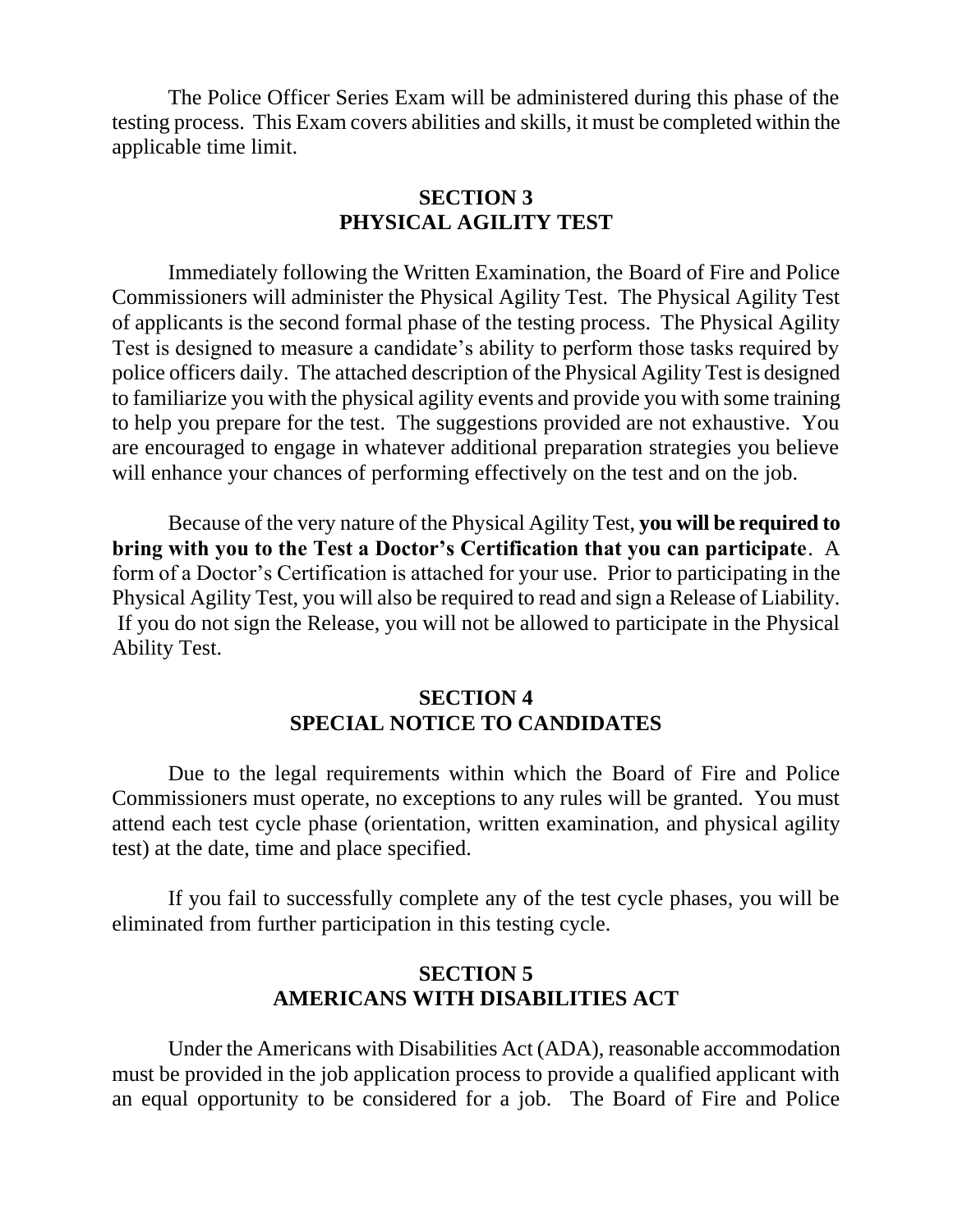Commissioners is obligated to make a reasonable accommodation only for known limitations of an otherwise qualified individual with a disability.

It is the responsibility of the applicant with a disability to inform the Board of Fire and Police Commissioners that an accommodation is needed to participate in the testing process. The Board is not required to provide an accommodation if unaware of the need. An applicant seeking an accommodation for any phase of the initial testing process must file a written request at least 5 working days prior to the date the testing phase is to be held and for which an accommodation is being sought.

If a representative of the Board is approached during any phase of the testing process (orientation, written examination, or physical agility test) by a candidate requesting an accommodation in order to participate in that phase of the testing process, the representative will not authorize or approve an accommodation or suggest such approval, and will not allow the candidate to continue in the process with the benefit of the accommodation.

*The Village of Morton and their elected officials, agents, servants, employees, and members of the Village of Morton Board of Fire and Police Commissioners hereby deny and therefore disclaim any and all responsibility or liability to any person or party for any injury, damage, loss, and/or death resulting in any way from use of information contained in the physical agility test and information contained in these instructions.*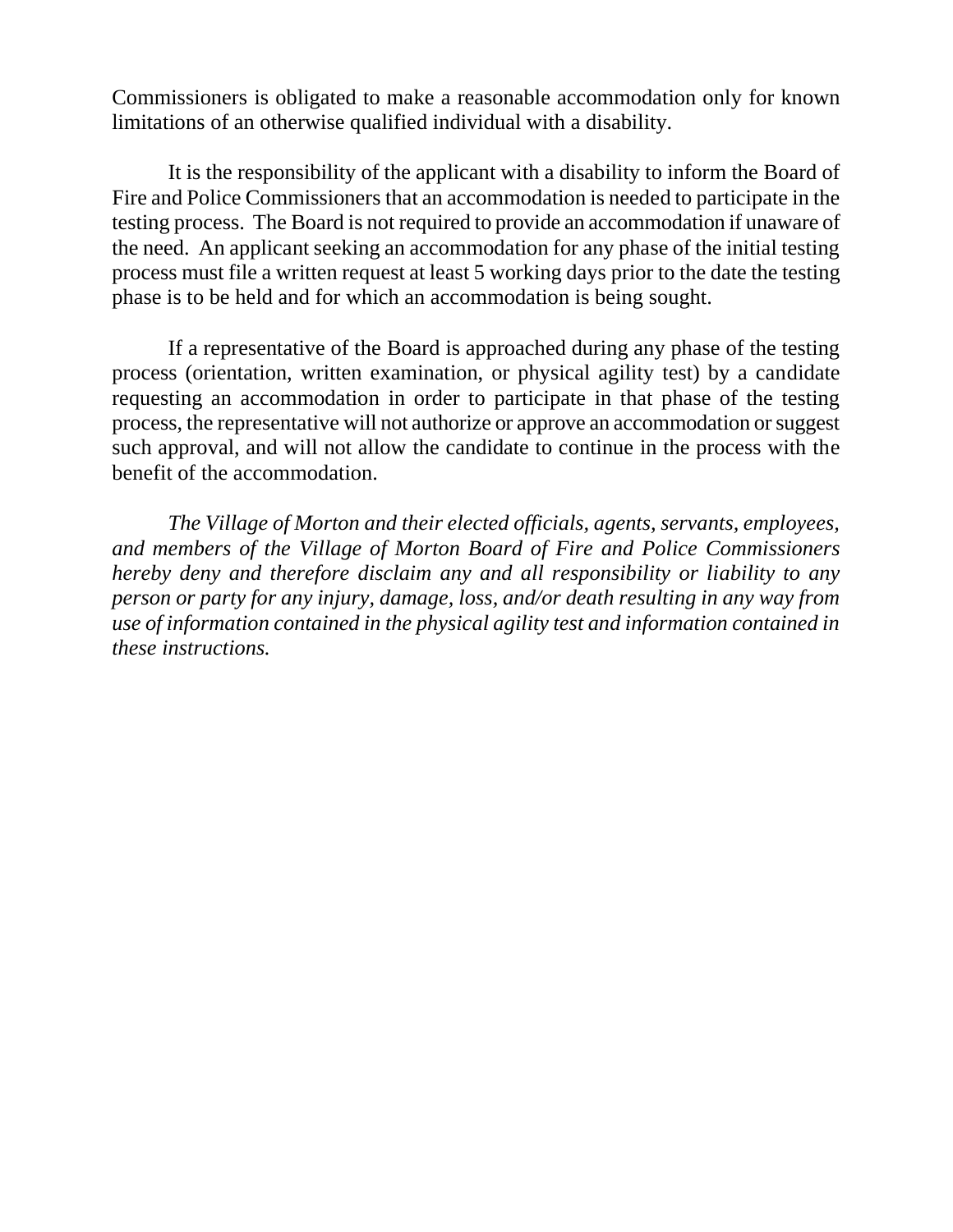## **PHYSICAL AGILITY TEST INFORMATION SHEET**

It has been well documented that law enforcement personnel (as an occupational class) have serious health risk problems in terms of cardiovascular disease, lower back disorders, and obesity. Law enforcement agencies have the responsibility of minimizing known risks. Physical fitness is a health domain which can minimize the "known" health risk for law enforcement officers. Physical fitness has been demonstrated to be a bona fide occupational qualification (BFOQ). Job analyses that account for physical fitness have demonstrated that the fitness areas are underlying factors determining the physiological readiness to perform a variety of critical physical tasks.

## **SECTION 1 SIT AND REACH TEST**

### **Description:**

This test measures the flexibility of the lower back and upper leg area. It is an important area for performing police tasks involving range of motion and is important in minimizing lower back problems. The test involves stretching out to touch the toes or beyond with extended arms from the sitting position. You will be required to sit on the ground or floor with your knees straight and feet flat against a sit and reach box. Your forward movement must be steady and even, not a lurching motion. The sit and reach box is marked in inches. **The score is in the inches reached on a yard stick with 15 inches being at the toes.**

## **Preparation:**

Prepare for this test by performing sitting type of stretching exercises daily. There are two primarily recommended exercises:

*Sit and Reach*: Do 5 repetitions of the exercise. Sit on the ground with legs straight. Slowly extend forward at the waist and extend the fingertips toward the toes (keeping legs straight). Hold for 10 seconds.

*Towel Stretch*: Sit on the ground with the legs straight. Wrap a towel around the feet holding each end with each hand. Lean forward and pull gently on the towel extending the torso toward the toes.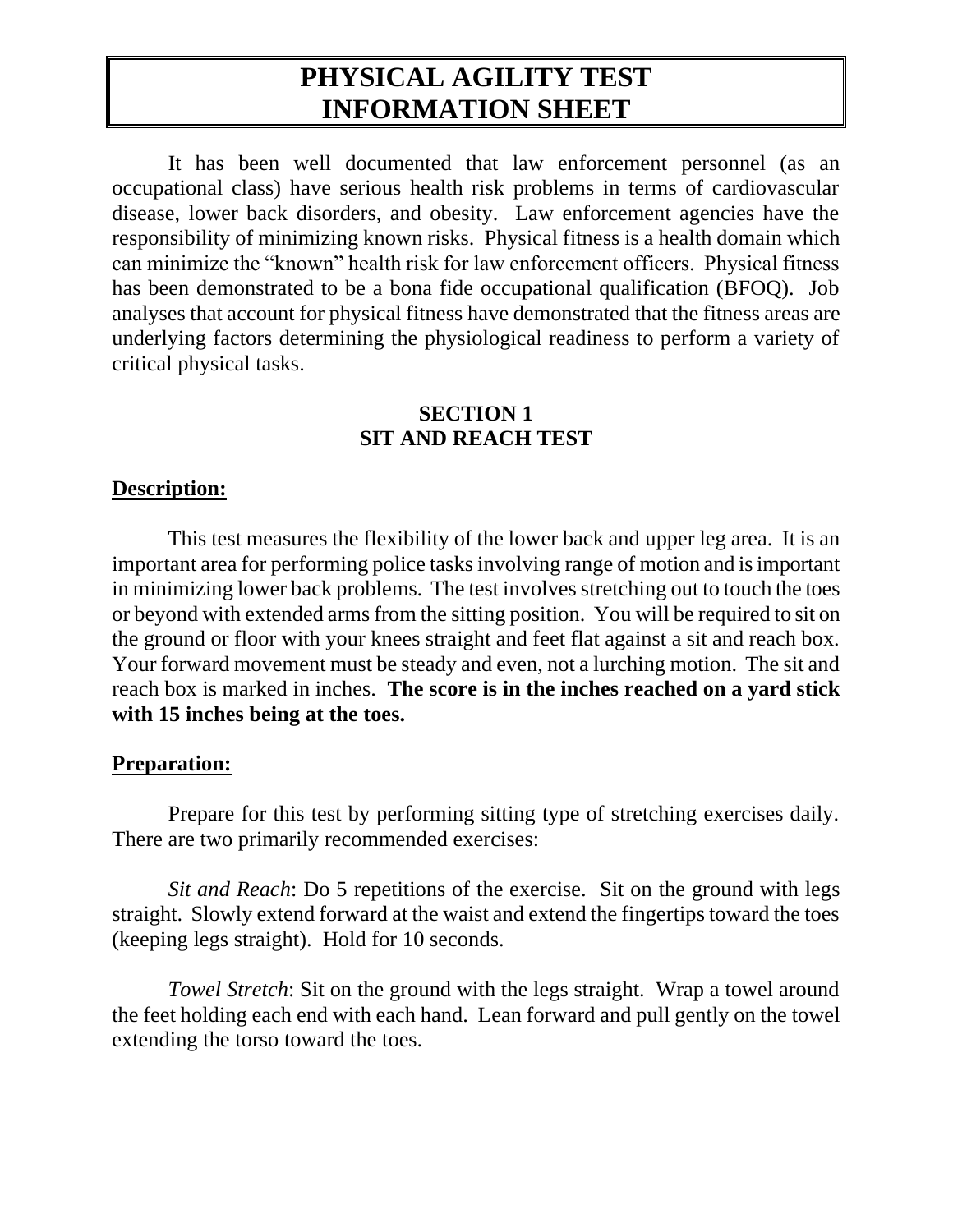## **SECTION 2 1 MINUTE SIT UP TEST**

#### **Description**:

This test measures the muscular endurance of the abdominal muscles. It is an important area for performing police tasks that involve the use of force and is an important area for maintaining good posture and minimizing lower back problems. The correct sit up for the test will consist of hands clasped behind the head with the fingers interlocked. Your shoulder blades must touch the mat or floor in the down position. **The score is the number of bent leg-sit ups performed in 1 minute.**

#### **Preparation:**

Prepare for this test by using a progressive routine. Do as many bent leg-sit ups (hands behind the head) as possible in 1 minute. At least 3 times a week, do 3 sets (3 groups of the number of repetitions you did in one minute).

## **SECTION 3 ONE REPETITION MAXIMUM BENCH PRESS**

#### **Description:**

This test measures the maximum weight pushed from the bench press position and measures the amount of force the upper body can generate. It is an important area for performing police tasks requiring upper body strength. You will be required to lie on your back with your feet on the floor or bench. You will lower the weight to touch your chest, and then return the weight to starting position. **The score is a ratio of weight pushed divided by body weight.**

#### **Preparation:**

Preparation for this test will depend upon whether you have access to weights.

*If you have access to weights*: determine the maximum weight you can bench press one time. Take 60% of that poundage. This will be the training weight. You should be able to do 8-10 repetitions of that weight. Do 3 sets of 8-10 repetitions adding 2 ½ to 5 pounds every week.

*If you do not have access to weights*: exercise using pushups. Determine how many pushups you can do in one minute. At least 3 times a week, do 3 sets of the amount you can do in one minute.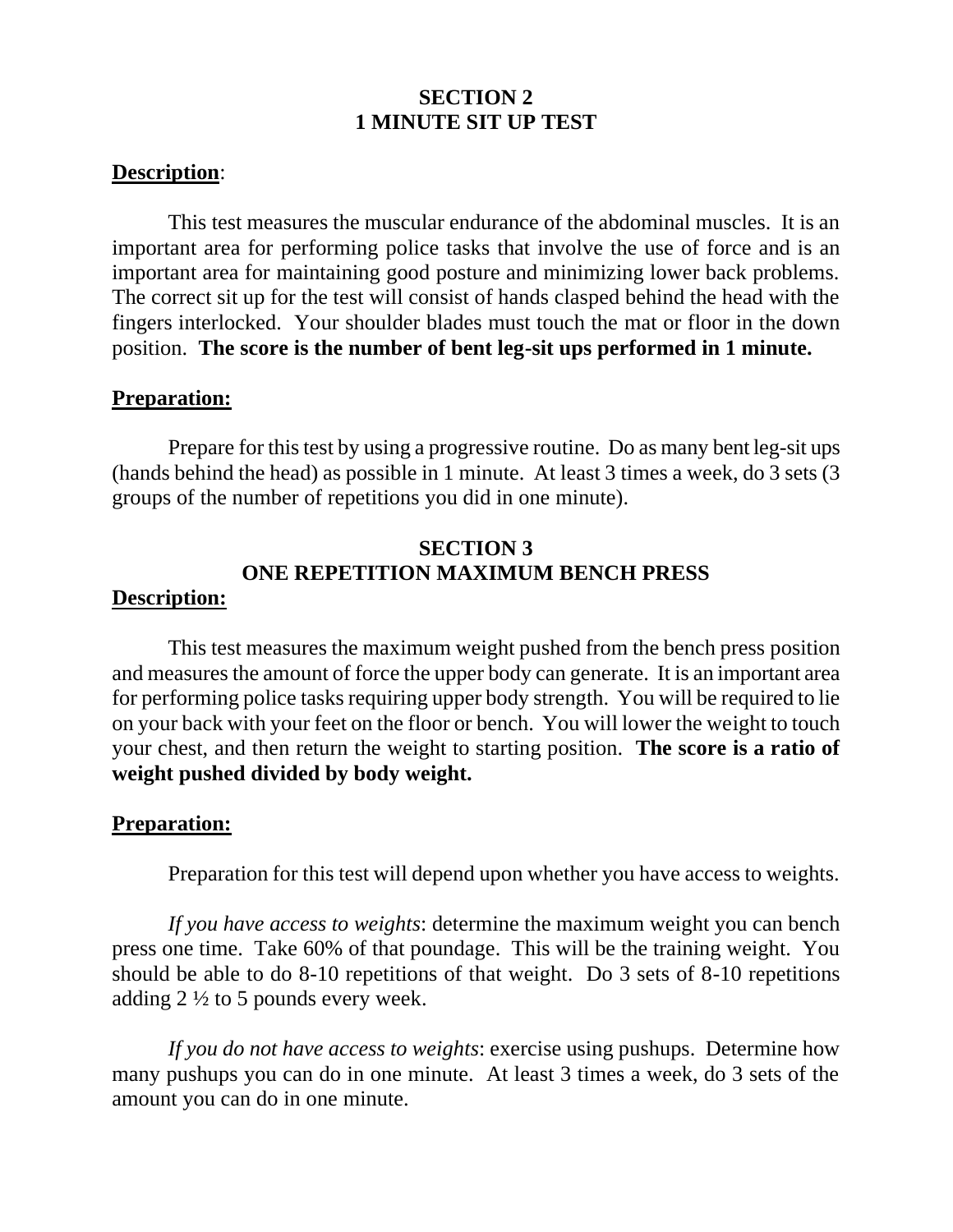## **SECTION 4 1.5 MILE RUN**

### **Description:**

This is a timed run that measures heart and vascular system capabilities to transport oxygen. It is an important area for performing police tasks involving stamina and endurance and will help to minimize the risk of cardiovascular problems. **The score for this test is the time in minutes and seconds.**

### **Preparation:**

Prepare for the 1.5 mile run on a gradual basis. Below is a gradual schedule that would enable you to perform a maximum effort for the 1.5 mile run. If you can advance the schedule on a weekly basis, then proceed to the next level. If you can do the distance in less time, then that should be encouraged.

| <b>WEEK</b>    | <b>ACTIVI</b> | <b>DISTANCE</b> | <b>TIME</b> | <b>FREQUENCY</b> |
|----------------|---------------|-----------------|-------------|------------------|
|                | TY            | 1 Mile          | $20' - 17'$ | $5$ /week        |
| $\overline{2}$ | Walk          | 1.5 Miles       | $29' - 25'$ | $5$ /week        |
| 3              | Walk          | 2 Miles         | $35' - 32'$ | $5$ /week        |
| 4              | Walk          | 2 Miles         | $30' - 28'$ | $5$ /week        |
| 5              | Walk          | 2 Miles         | 27'         | $5$ /week        |
| 6              | Walk/Jog      | 2 Miles         | 26'         | $5$ /week        |
| 7              | Walk/Jog      | 2 Miles         | 25'         | $5$ /week        |
| 8              | Walk/Jog      | 2 Miles         | 24'         | $4$ /week        |
| 9              | Walk/Jog      | 2 Miles         | 23'         | $4$ /week        |
| 10             | Jog           | 2 Miles         | 22'         | $4$ /week        |
| 11             | Jog           | 2 Miles         | 21'         | $4$ /week        |
| 12             | Jog           | 2 Miles         | 20'         | $4$ /week        |
|                | Jog           |                 |             |                  |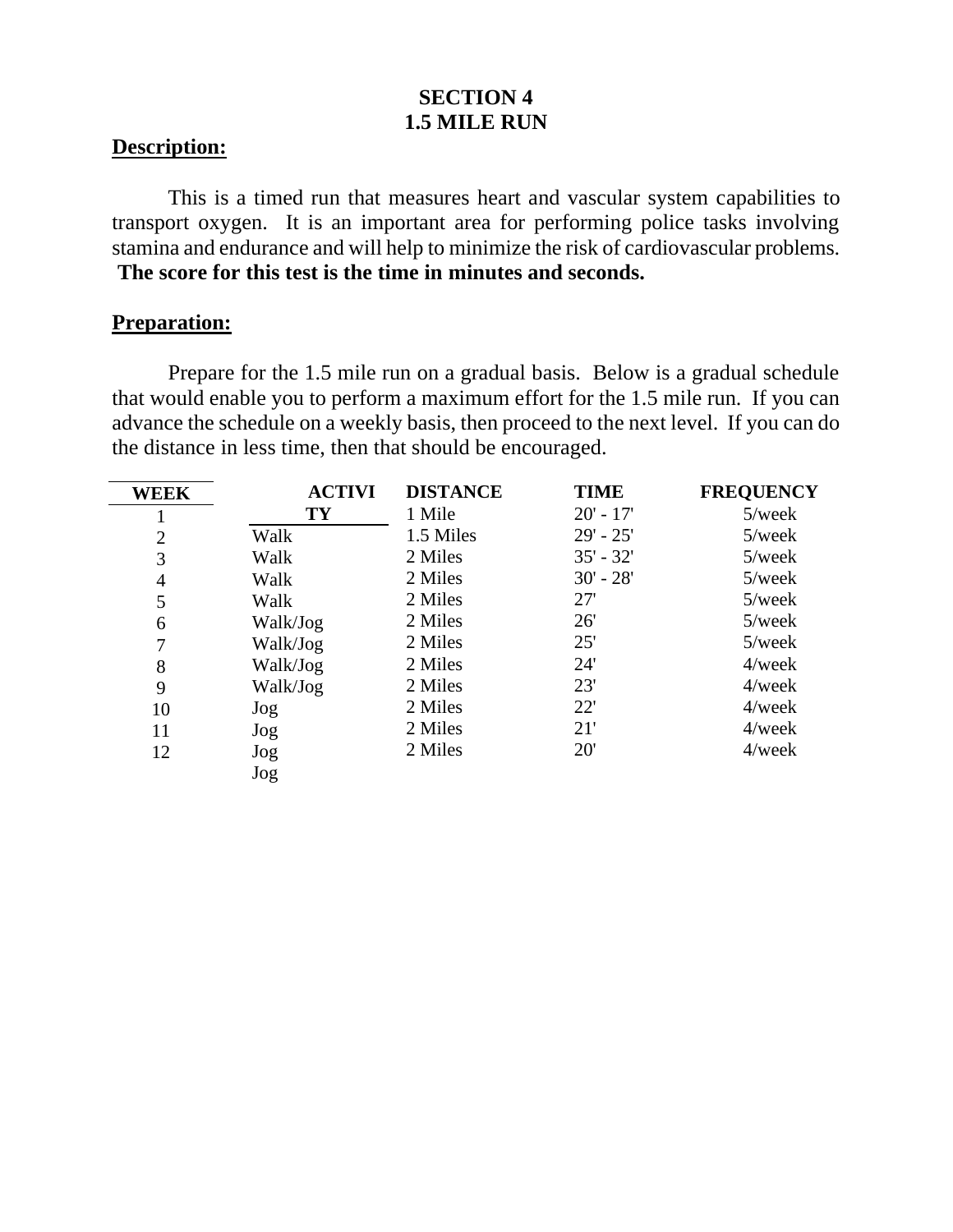## **SECTION 5 PERFORMANCE STANDARDS**

The following chart shows the Minimum performance standards for each of the tests that make up the physical agility test:

|                            | <b>MALE</b> |       | <b>FEMALE</b> |       |       |       |            |       |
|----------------------------|-------------|-------|---------------|-------|-------|-------|------------|-------|
| <b>TEST</b>                |             |       | AGE           |       |       |       | <b>AGE</b> |       |
|                            | 20-29       | 30-39 | 40-49         | 50-59 | 20-29 | 30-39 | 40-49      | 50-59 |
| $\overline{\text{Sit}} \&$ |             |       |               |       |       |       |            |       |
| <b>Reach</b>               | 16.0        | 15.0  | 13.8          | 12.8  | 18.8  | 17.8  | 16.8       | 16.3  |
| 1 Minute                   |             |       |               |       |       |       |            |       |
| <b>Sit Up</b>              | 37          | 34    | 28            | 23    | 31    | 24    | 19         | 13    |
| <b>Maximum</b>             |             |       |               |       |       |       |            |       |
| <b>Bench</b>               |             |       |               |       |       |       |            |       |
| <b>Press</b>               |             |       |               |       |       |       |            |       |
| Ratio                      | .98         | .87   | .79           | .70   | .58   | .52   | .49        | .43   |
| $1.5$ Mile                 |             |       |               |       |       |       |            |       |
| Run                        | 13:46       | 14:31 | 15:24         | 16:21 | 16:21 | 16:52 | 17:53      | 18:44 |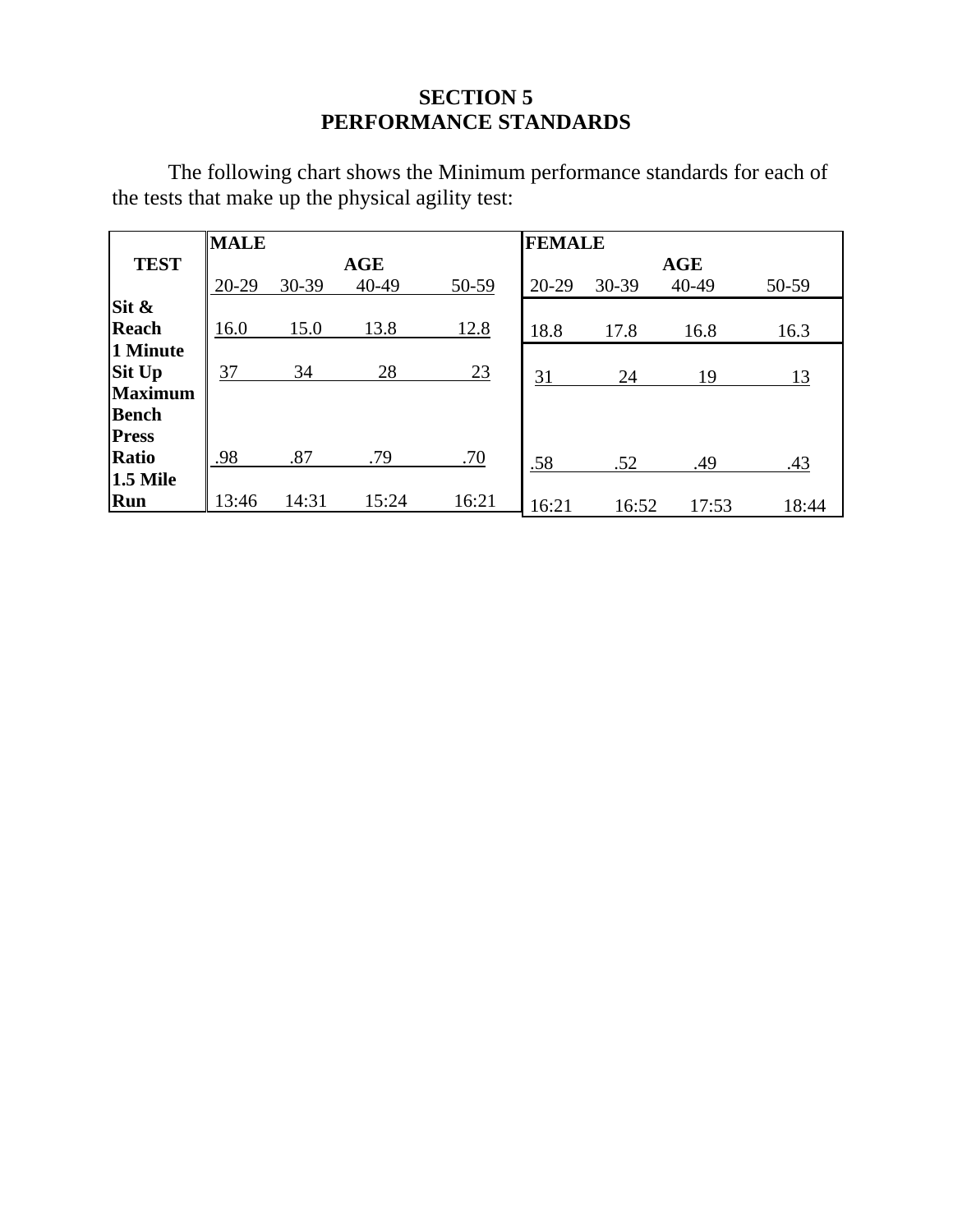## **VILLAGE OF MORTON ILLINOIS BOARD OF FIRE AND POLICE COMMISSIONERS**

## **PHYSICAL AGILITY TEST RELEASE OF ALL LIABILITIES FORM August 2022 Test Cycle**

The undersigned, recognizing that the Physical Agility Test is an integral part of the examination for patrol officer, hereby releases, remises and discharges the Village of Morton Board of Fire and Police Commissioners, Morton Unit School District #709, the Village of Morton, and any their officers, servants, agents and employees of and from any and all claims, demands and liabilities to me and on account of any and all injuries, losses and damages to my person shall have been caused, or may at any time arise as the result of certain police examination conducted by the Village of Morton Board of Fire and Police Commissioners. The intention hereof being to completely, absolutely, and finally release said Board, Morton Unit School District #709, the Village of Morton, and any their officers, servants, agents and employees of and from any and all liability arising wholly or partially from the cause aforesaid.

| Date: | --- |
|-------|-----|
|-------|-----|

Signature: \_\_\_\_\_\_\_\_\_\_\_\_\_\_\_\_\_\_\_\_\_\_\_\_\_\_\_\_\_\_\_\_\_\_

Printed Name: \_\_\_\_\_\_\_\_\_\_\_\_\_\_\_\_\_\_\_\_\_\_\_\_\_\_\_\_\_\_

Witness: \_\_\_\_\_\_\_\_\_\_\_\_\_\_\_\_\_\_\_\_\_\_\_\_\_\_\_\_\_\_\_\_\_\_\_\_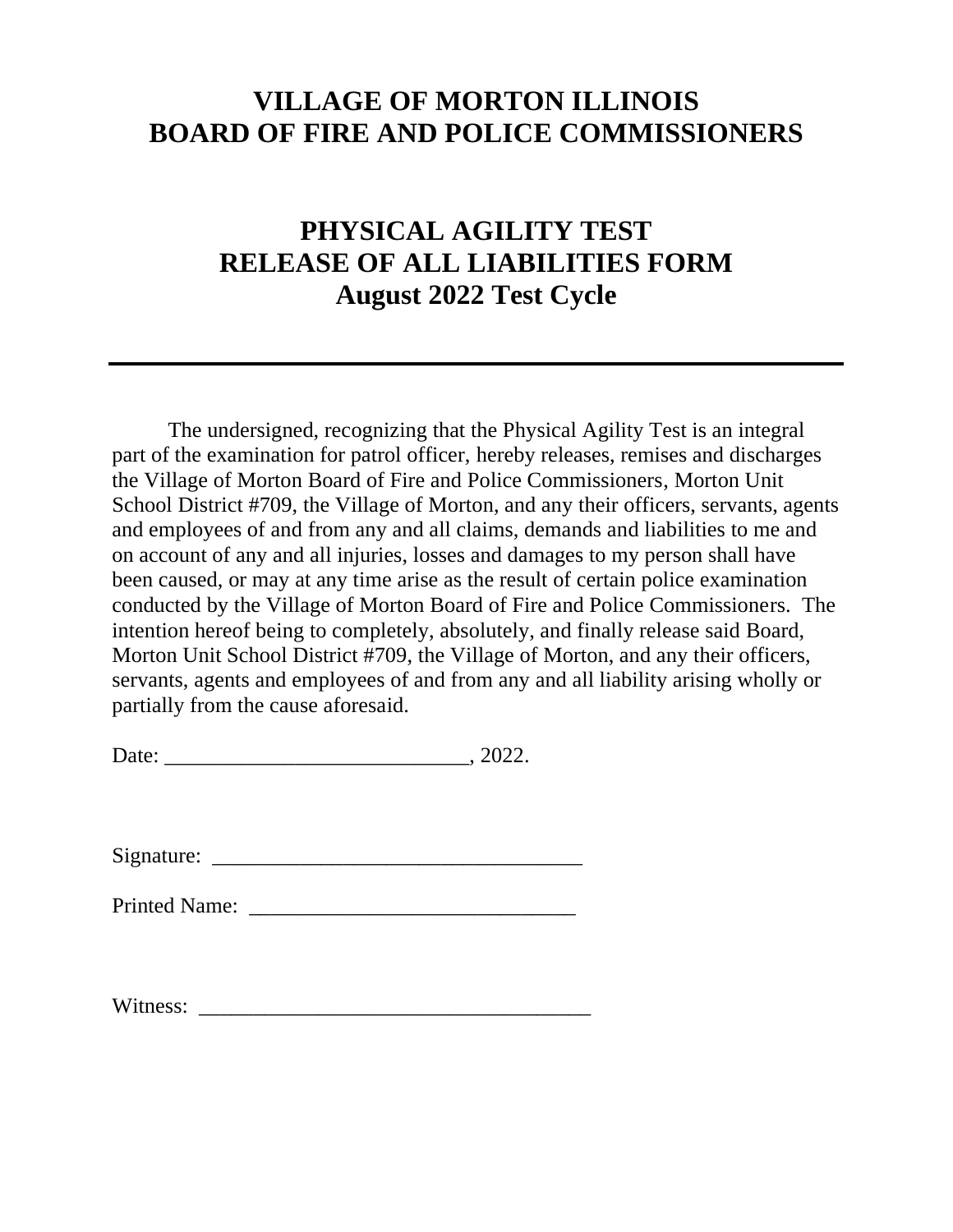## **VILLAGE OF MORTON ILLINOIS BOARD OF FIRE AND POLICE COMMISSIONERS**

## **DOCTOR'S RELEASE**

A strenuous physical qualifications test (agility test) established by the Illinois Local Government Law Enforcement Officers Training Board will be conducted by a certified physical fitness instructor. The physical fitness of each applicant will be measured by:

- · 1. Threshold Weight
- · 2. Sit and Reach Test
- · 3. 1-minute Sit Up Test
- · 4. 1 Repetition Maximum Bench Press
- · 5. 1.5 Mile Run

"I hereby certify that is physically capable of participating in this strenuous Physical Qualifications Test (Physical Agility Test)."

| Date: |  |
|-------|--|

## **TO BE TURNED IN AT THE PHYSICAL AGILITY TESTING FACILITY**

This form is **NOT** to be turned in with the completed application. Candidates are required to bring this form with them to the physical agility test. **If you do not present this form at the physical agility test, you will not be allowed to participate in the test and will be eliminated from the testing process.**